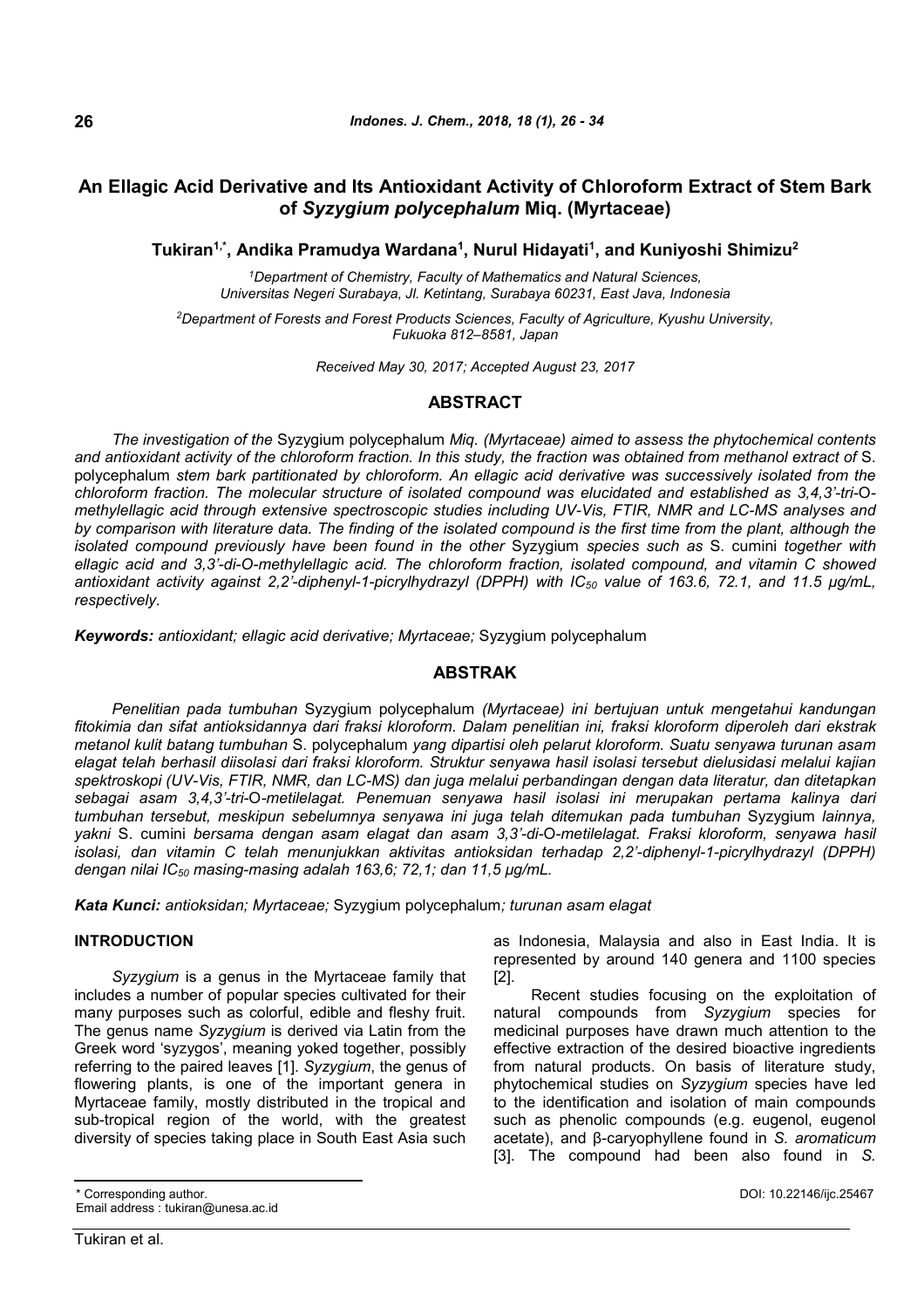*samarangense* [4]. Then, eucalyptol and α-cadinol had been isolated from *S. caryophyllatum* [5]. In addition, friedelane, friedelin, 3-α-friedelinol and stigmasterol had been obtained from *S. alternifolium* (Wight) Walp. [6], then flavonoids from *S. polyanthum* (Wight) Walp leaves [7]. Six flavonoid compounds had been found from *S. aqueum* leaf [8], flavonoid eucalytin from *S. alternifolium* Walp. leaves [9] and others.

*Syzygium polycephalum*, locally known as gowok or kupa or kepa, is an indigenous tree growth in Indonesia. It has synonyms: *Eugenia polycephala* Miq. and *Jambosa cauliflora* DC. It was reported that the plant can be able to lower high blood pressure and high cholesterol level and it exhibits antioxidant activity [10]. A recent study reported that a decoction of the bark of the plant is used for the treatment dysentery [11]. Additional information, it has been reported the presence of several compounds found in the plant such as ursolic acid, oleanolic acid, squalene, and β-sitosterol from *S. polycephalum* leaves [12]. It has been known that all of these compounds are non phenolic compounds. On the other hand, it was reported that the wood extracts (ethyl acetate extract) of *S. polychephalum* potentially contained anti-fungal compound (i.e. 3-*O*-glucosyl-3',4',5-trihydroxyflavonol) to inhibit the growth of *S. commune* Fr. and *Pleurotus* sp. fungi [13]. However, there is no literature on the total phenolic contents (except the compound as mentioned above), antioxidant and other potential bioactivity of the medicinal organic compounds in the stem bark of *S. polycephalum*. Therefore, it is a great interest to carry out a proper scientific investigation of the stem bark extract of this plant. The present study however, reports for the first time the isolation and structural elucidation of 3,4,3'-tri-*O*-methylellagic acid from the chloroform fraction of the stem bark of *S. polycephalum*.

# **EXPERIMENTAL SECTION**

# **Materials**

Isolated compound was found from the stem bark of *S. polycephalum*. DPPH (2,2'-diphenyl-1 picrylhydrazyl) and vitamin C (Vit. C, ascorbic acid, as antioxidant standard) were purchased from Merck (Germany) and sigma Aldrich (USA). Hexane, chloroform, ethyl acetate, methanol and silica gel used were analytical grade (Grade AR) and purchased from Merck (Germany) and sigma Aldrich (USA). The stem bark of *S. polycephalum* (c.a. 27 kg) was collected from a local area in Ngawi, East Java, Indonesia in December 2014. The identification of the plant was performed by staff of Herbarium-LIPI, Purwodadi, East Java, Indonesia. A voucher sample is kept in the Herbarium of LIPI with Identification No. 0117/IPH.06/HM/I/2015, January 5, 2015.

#### **Instrumentation**

The equipment used to do extraction and fractionation (isolation) were filter paper, Buchner funnel, Hirsch funnel, Erlenmeyer flask, pippet, spatula, measuring glass, vials, containers, separating funnel, and vacuum rotary evaporator type BUCHI Rotavapor R-215. The equipment used to measure melting point of isolate was Fisher Scientific. Whereas, chromatographic techniques used to isolate phenolic compounds from chloroform fraction included Gravitational Column Chromatography (GCC) (silica gel 60, 0.063–0.200 mm and 0.200–0.500 mm or 70–230 mesh ASTM), TLC analysis were carried out on silica gel 60 F254 chromaplates with the developing solvent systems. Checking the homogeneity of the compounds were made by TLC on Kieselgel gel 60 F254 pre-coated sheets (Merck) and the spots were detected by exposure to UV-lamp at 254 or 366 nm.

A number of instruments were needed to identify and characterize the isolates including spectrophotometer FTIR-8400S Shimadzu, spectrophotometer UV-1800 Shimadzu. The <sup>1</sup>H-NMR spectra were recorded with a Bruker DRX-600 NMR Spectrometer (600 MHz,  $CD<sub>3</sub>OD$ ) instrument and the <sup>13</sup>C-NMR spectra were obtained with the same instrument at 150 MHz in CD3OD. Chemical shifts are given in δ (ppm) values relative to those of the solvent signal [CD3OD (δH 3.30; δC 49.0)] on the tetramethylsilane (Sigma) scale.

#### **Procedure**

#### *Extraction and isolation*

The fresh stem bark of *S. polycephalum* (c.a. 27 kg) was washed under tap water and dried under sunlight for one week. Then, it was dried in an oven at reduced temperature (not more than 50 °C) to make it suitable for grinding purpose. It was then ground to fine powder using electric grinder to obtain 8.3 kg and transferred to air tight container. The dried and powdered stem bark (8.3 kg) of *S. polycephalum* was macerated with methanol (c.a. 25 L) at room temperature. The container with its content was sealed by foil and kept for a period of 24 h accompanying occasional shaking and stirring and carried out for three times. The whole mixture was then filtered using Buchner funnel and the filtrate was concentrated at 50 °C with a vacuum rotary evaporator. The concentrated extract obtained is termed as crude extract (349 g) of a yellowish brown thick syrupy. After removal of the solvent by evaporation, the residue was suspended in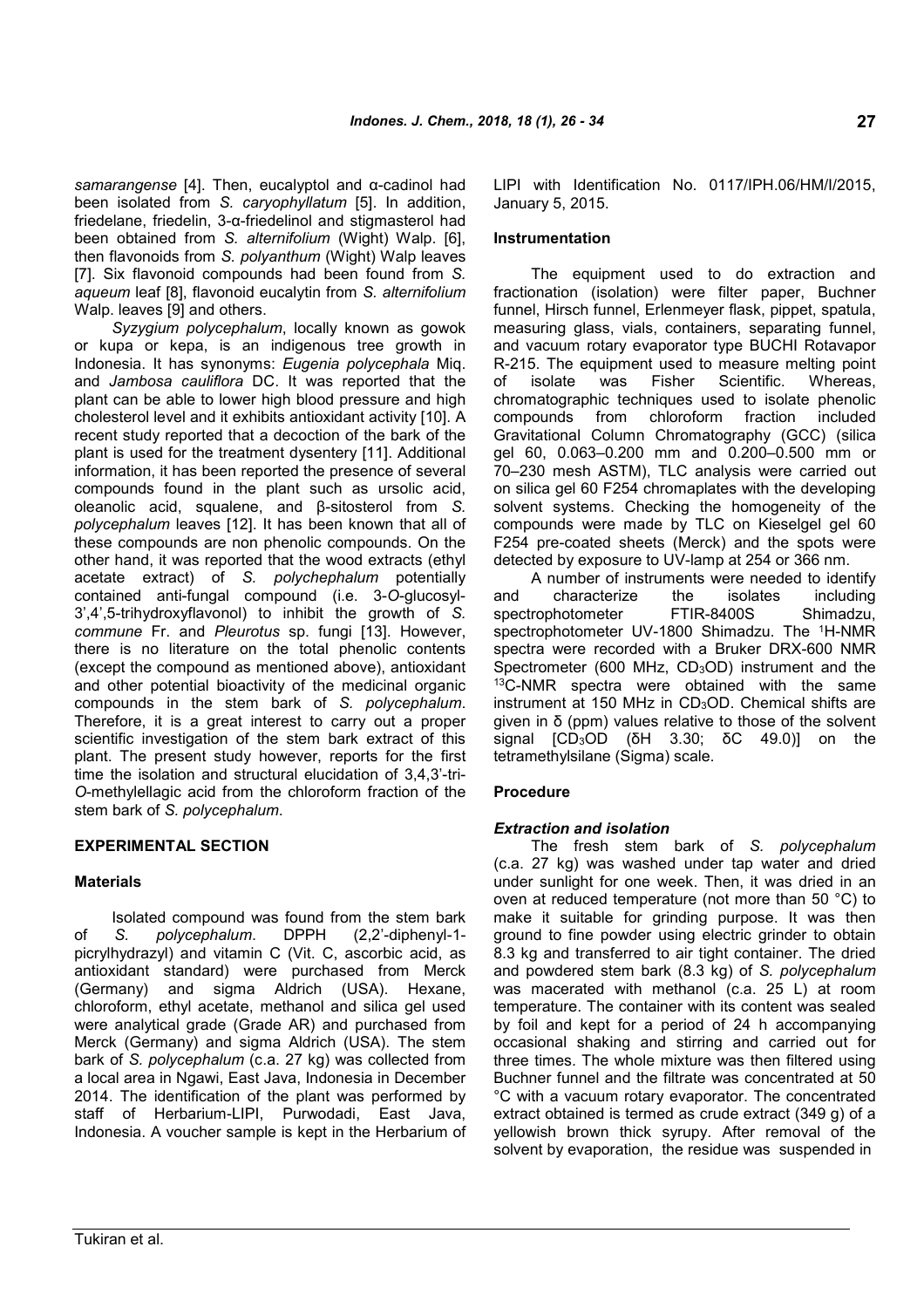

**Fig 1.** LC-ESI-MS spectral data of isolated compound

methanol and defatted with hexane yielded two layers in which the upper layer (hexane soluble parts) was then separated to gain hexane fraction. This process was repeatedly conducted for three times and hexane fraction obtained is evaporated to gain hexane extracts (22.38 g). By using the same manner, the residue was then suspended in methanol and defatted with chloroform yielded two layers. The under layer (chloroform soluble parts) was separated to obtain chloroform fractions. This process was also repeatedly carried out for three times and yielded chloroform fraction (5.66 g).

The chloroform fraction was then divided by two portions in which the first portion of chloroform fractions (3 g) and the second portion (2.66) was subjected to silica gel GCC using hexane-chloroform-methanol system (5:4:1) to yield 55 fractions. On the basis of TLC, from 55 fractions of each portion that give the same value of Rf can be grouped into 5 fractions A (1-4), B (5-6), C (7-37), D (38-51), and E (52-55). Based on TLC analysis, the fraction B (5-6) seemed that the fraction gave simple chromatogram profile and allowed to evaporate at room temperature yielded a pure enough isolate (termed as isolate GW-1) as off-white amorphous powder (10.3 mg) with mp. 267-269 °C. The isolate was then characterized by UV-Vis, FTIR, LCMS and NMR spectroscopies and by comparing with literature data. The structure might be 3,4,3'-tri-*O*-methylellagic acid.

#### *Antiradical assay*

The antioxidant assay using 2,2'-diphenyl-1 picrylhydrazyl (DPPH) was performed on extracts, fractions, and purified compounds and was described in detail as follows. Each test samples (the chloroform fraction [0.3 mL: 10, 15, 25, 50 and 100 μg/mL] and isolated compound as well as antioxidant standard (Vit. C) (0.3 mL: 1, 5, 10, 15 and 20 μg/mL) in methanol were mixed with methanol solution (3 mL) containing DPPH radicals (0.004%, w/w). The mixture was vigorously shaken and was left to stand for 30 min in the dark before measuring the absorbance at 515 nm against a blank [14] with slight modifications. Then, the scavenging ability (the percentage inhibition, I%) was calculated using eq. 1.

$$
\frac{\% \text{Inhibition}}{\text{A blank} - \text{A sample}} \times 100 \tag{1}
$$

where A blank is the absorbance value of the control and A sample is the absorbance value of the test samples [15]. Ascorbic acid can be used as positive controls. Percentage radical scavenging ability was plotted against the corresponding antioxidant substance concentration. The results were expressed as  $IC_{50}$  values and were calculated by linear regression analysis of tests conducted in triplicates. The equation for the line is used to obtain the  $IC_{50}$  value, which is defined as the amount of antioxidant substance required to scavenge 50% of free-radicals (DPPH) present in the assay system. On the other words,  $IC_{50}$ (50% inhibitory concentration) values were obtained through extrapolation from concentration of test samples necessary to scavange 50% of free-radicals (DPPH). A lower IC<sub>50</sub> value indicates greater activity.  $IC_{50}$  < 50 µg/mL is very active; 50 µg/mL <  $IC_{50}$  < 100 μg/mL is active; 100 μg/mL <  $IC_{50}$  < 200 μg/mL is moderately active; and  $IC_{50}$  > 200 µg/mL is not active [16].

#### **RESULT AND DISCUSSION**

#### **Structural Determination of the Isolated Compound from Chloroform Extract**

Isolated compound was obtained as an off-white amorphous powder (10.3 mg), m.p. 267-269 °C and its molecular formula  $C_{17}H_{12}O_8$  was determined by the LC-ESI-MS (m/z 345.39 [M<sup>+</sup>H<sup>+</sup> ] as seen in Fig. 1). The UV-Vis (MeOH,  $\lambda_{\text{max}}$ ) spectrum of isolated compound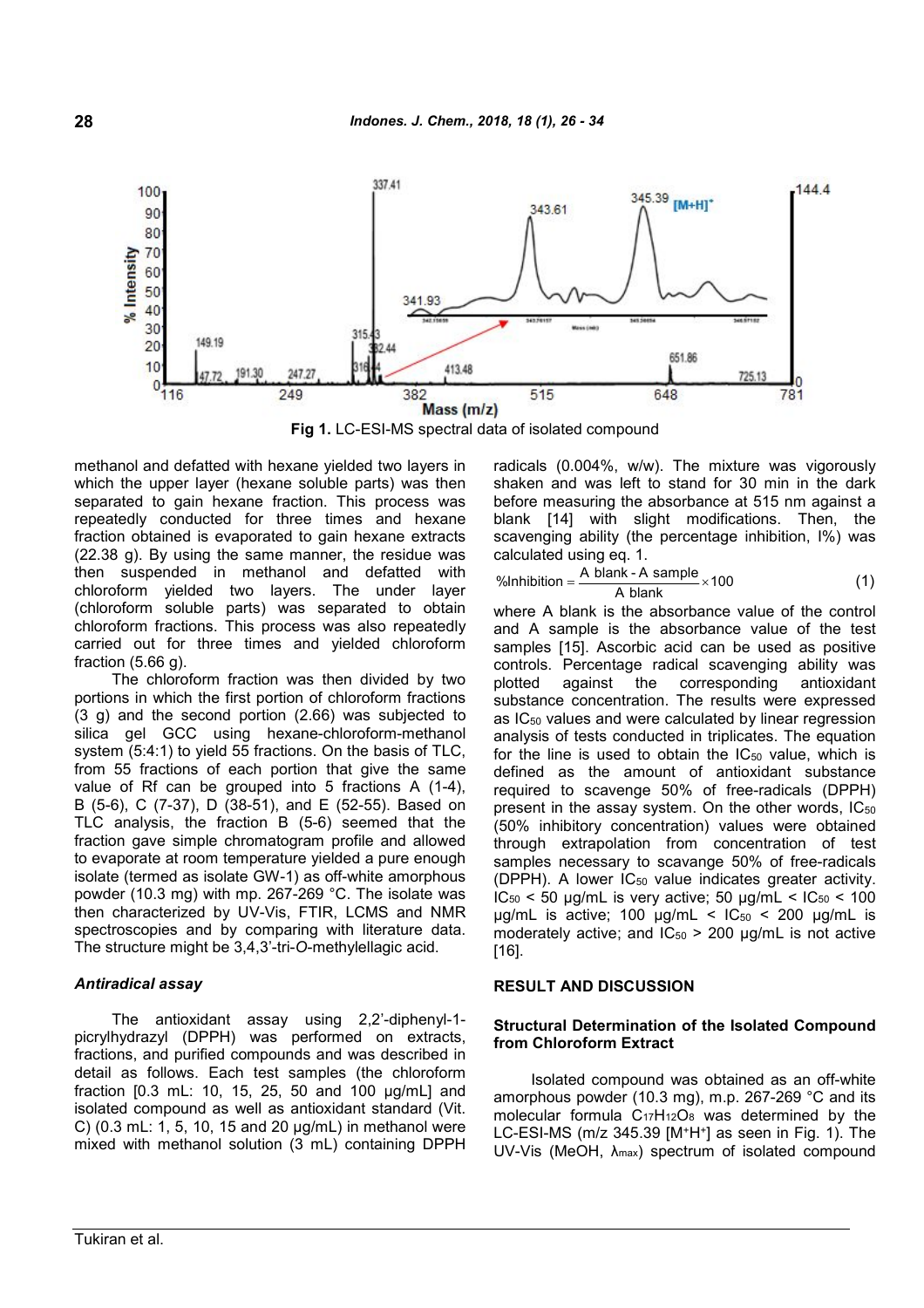

**Fig 3.** The C-NMR spectral data of isolated compound

showed maximum absorption at 247 and 371 nm indicating phenolic compound with conjugated benzene ring of carbonyl group. The IR  $(KBr, v_{max})$  spectrum exhibited the following absorption frequencies: 3441, 2957, 2918, 2851, 1753, 1728, 1611, 1578, 1493, 1361, 1298, 1115, 1092, 988, and 914 cm*<sup>−</sup>*<sup>1</sup> . The IR spectrum of the isolate showed sharp absorption bands at 3441 cm*<sup>−</sup>*<sup>1</sup> indicating hydroxyl group, at 2957, 2918, and 2851 cm*<sup>−</sup>*<sup>1</sup> representing C-H stretching, and at 1753 and 1728 cm*<sup>−</sup>*<sup>1</sup> revealing the presence of two carbonyl groups. The characteristic absorption bands at 1611, 1578, and 1493 cm*<sup>−</sup>*<sup>1</sup> indicated benzene ring system. The presence of methyl group is shown specifically at 1361 cm*<sup>−</sup>*<sup>1</sup> . For a while, absorption bands at 1298, 1115,

and 1092 cm*<sup>−</sup>*<sup>1</sup> indicated –O-aryl and –O-CH3, respectively. The last absorption band at 988 and 914 cm*<sup>−</sup>*<sup>1</sup> showed substituted benzene.

The <sup>1</sup>H-NMR spectrum (600 MHz, DMSO-d6) of isolated compound revealed the presence of six significant proton signals that could be explained as follows (in Fig. 2). Two signals located at  $δ<sub>H</sub>$  7.61 ppm (1H, s) and 7.52 ppm (1H, s) indicated two aromatic protons due to the ellagic acid skeleton. The spectrum of the compound also displayed one signal at δ $H$  3.31 ppm (1H, br) suggesting the presence of an aromatic hydroxyl group (aryl–OH). In addition, three signals located at δ<sub>H</sub> 4.06, 4.04, and 3.99 ppm (3H, s) showed three methoxyl groups.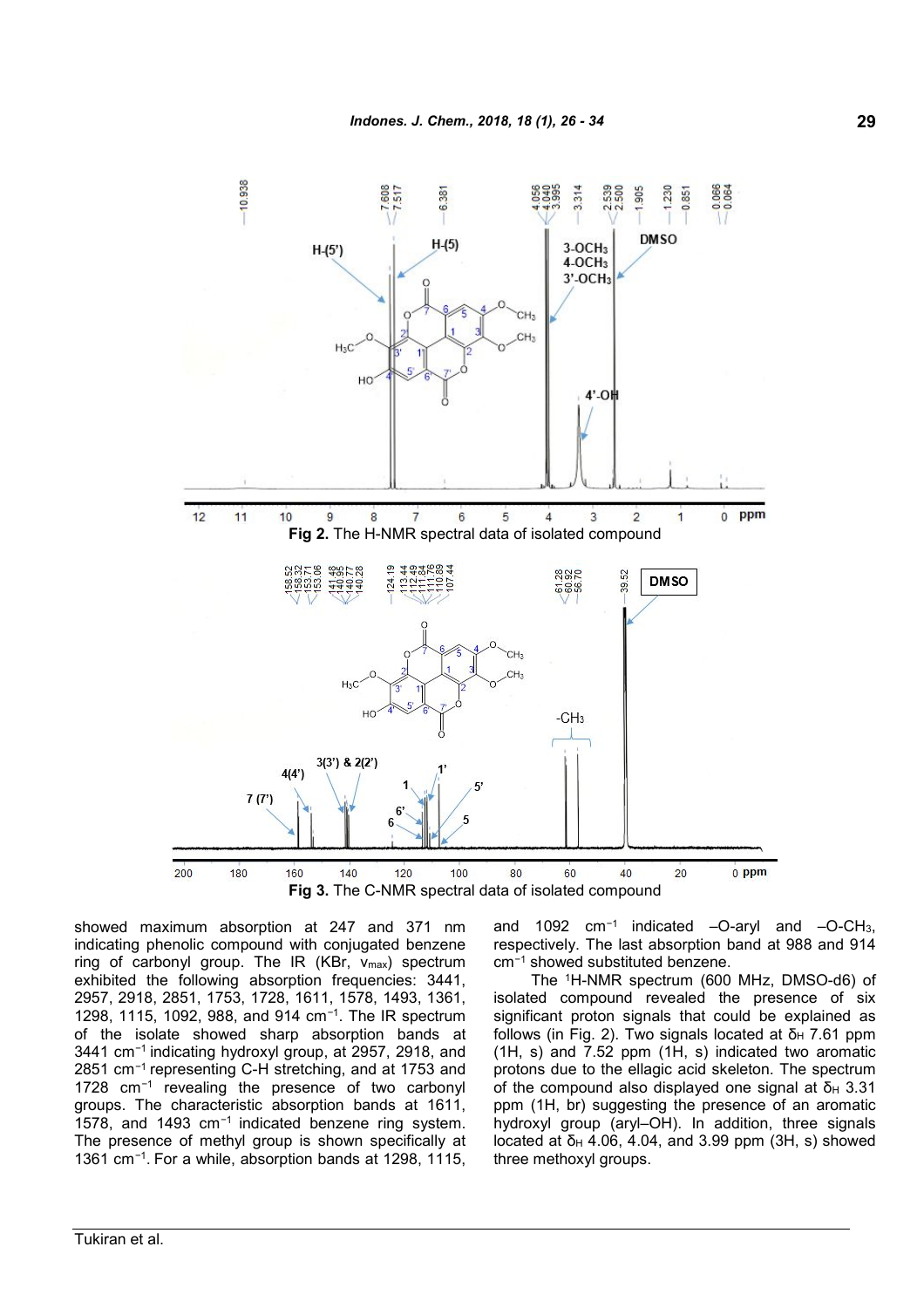

**Fig 5.** The comparison of IR spectral data of isolated compound (**A**) and that of literature data (**B**) [17]

The <sup>13</sup>C-NMR spectrum (150 MHz, DMSO-d6) of isolated compound displayed seventeen carbon signals that could be described as follows (in Fig. 3). The spectrum showed 17 signals, of which 14 were assigned to the ellagic acid portion and the rest signals were three methoxyl groups. Two carbon signals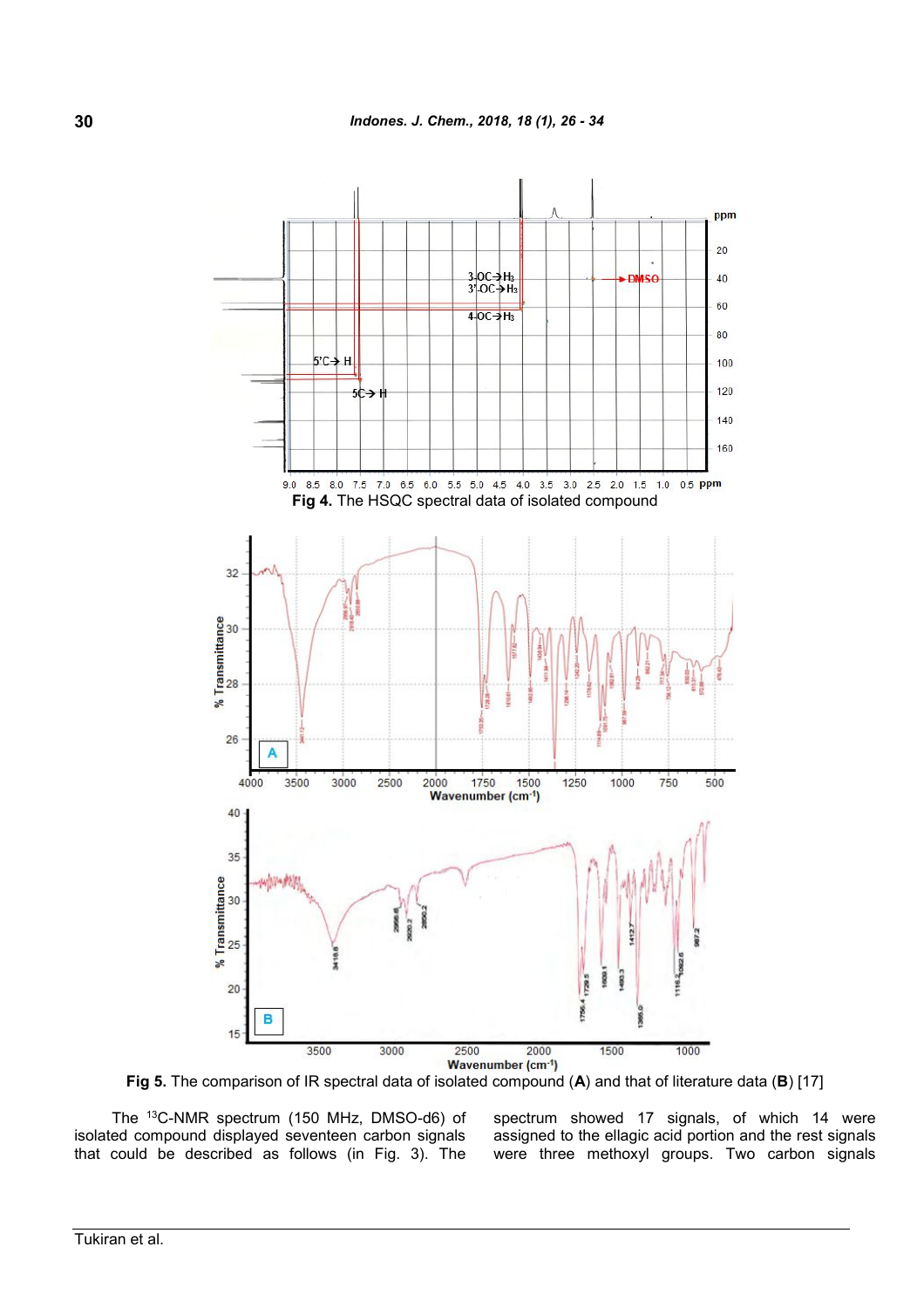located at δ<sub>c</sub> 158.52 and 158.32 ppm confirming clearly for two carbonyl groups [C-7(7')] were attributed to ellagic acid lactone carbonyl signals, two carbon signals at δ $c$  153.71 and 153.06 ppm were confirmed as benzene ring attached by methoxyl and hydroxyl groups [C-4(4')], and two carbon signals at  $\delta_c$  112.49 and 107.44 ppm indicated benzene ring attached by hydrogen [C-5(5')]. Then, two carbon signals located at δ $c$  141.48 and 140.28 ppm with high intensity indicated as benzene ring attached by methoxyl groups [C-3(3')]. For a while, two carbon signals on the position of δ $c$  140.95 and 140.77 ppm represented benzene ring attached by the respect lactone groups [C-2(2')] and  $δ<sub>C</sub>$  113.44 and 111.84 ppm revealed benzene ring attached by carboxyl groups [C-6(6')]. Finally, two carbon signals located at δ<sub>c</sub> 111.76 and 110.89 ppm revealed benzene ring attached by other phenyl and vice versa [C-1(1')] and assigned as ellagic acid skeleton.

The assignments of all protonated carbons were accomplished by interpretation of the HSQC NMR spectrum indicated five connections between: δ 7.52 (H-5) and 107.44 (C-5), δ 7.61 (H-5') and 112.49 (C-5'), δ 4.06 and 60.92 (3'-OCH3), δ 4.04 and 61.28 (3-OCH3), and δ 3.99 and 56.70 (4-OCH<sub>3</sub>) as shown in Fig. 4. The comparison of IR spectral data of isolated compound and that of literature data [17] as shown in Fig. 5 might be justified that the compound is 3,4,3'-tri-*O*methylellagic acid. This is supported by looking the comparison <sup>1</sup>H- and <sup>13</sup>C-NMR spectral data of isolated compound that were identical with those reported in literature data [18-19] as shown at Table 1. On this basis, the isolated compound was characterized as 3,4,3'-tri*-O*-methylellagic acid.

This is the first report of the occurrence of *S. polycephalum*, although it has previously been found in *S. cumini* seed [20] together with ellagic acid and 3,3'-di-*O*-methylellagic acid. The other ellagic acid derivatives found in Myrtaceae family are 3-*O*-ellagic acid-4'-*O*-α-rhampyranonosides, ellagic acid rhamnopyranosides, 3-*O*-methylellagic acid-4'-*O*-α-2"- *O-*acetylrhamnopyranoside and 3-*O*-methylellagic acid-4'-*O*-α-3"-*O*-acetylrhamnopyranoside from *S. guineense* stem bark [21].

# **DPPH Free Radical-Scavenging Assay**

The 2,2'-diphenyl-1-picrylehydrazyl (DPPH) assay is a rapid and effective colorimetric method for estimating antiradical activity. This chemical assay is widely used in natural products research to isolate phytochemical antioxidants and to test general radical absorbing capacity of extracts and pure compounds. The DPPH radical is a stable nitrogen-containing organic compound with a strong absorbance at λmax 517 nm and a dark purple color. After reacting with



3,4,3'-tri*-O*-methylellagic acid

**Table 1.** H- and C-NMR spectral data for the isolated compound (isolate GW-1) and 3,3',4-tri-*O*-methylellagic acid taken from the literature

| <b>Position</b>       | <b>Isolate GW-1</b>      |            | 3,3',4-Tri-O-methylellagic<br>acid [18] |            | 3,3',4-Tri-O-methylellagic<br>acid [19] |            |  |
|-----------------------|--------------------------|------------|-----------------------------------------|------------|-----------------------------------------|------------|--|
|                       | δc                       | δн         | δc                                      | δн         | δc                                      | δн         |  |
|                       | 111.76 (C)               |            | 112.01 (C)                              |            | 111.62 $(C)$                            |            |  |
| 2                     | 140.95 (C)               |            | 141.38 (C)                              |            | 141.23 (C)                              |            |  |
| 3                     | 141.48 (C)               |            | 141.81 (C)                              |            | $140.26$ (C)                            |            |  |
|                       | 153.71 (C)               |            | 154.04 (C)                              |            | 152.23 (C)                              |            |  |
| 5                     | 107.44 (CH)              | 7.52(s)    | 107.72 (CH)                             | $7.64$ (s) | 111.42 (CH)                             | 7.73(s)    |  |
| 6                     | 113.44 (C)               |            | 114.03 (C)                              |            | 112.11(C)                               |            |  |
|                       | 158.52 (C=O)             |            | 159.06 (C=O)                            |            | 158.52 (C=O)                            |            |  |
|                       | 110.89(C)                |            | 111.68 (C)                              |            | 111.65 $(C)$                            |            |  |
| 2'                    | 140.77 (C)               |            | 141.03 (C)                              |            | 141.25(C)                               |            |  |
| 3'                    | 140.28 (C)               |            | 140.74 (C)                              |            | 140.23 (C)                              |            |  |
| 4'                    | 153.06 (C)               |            | 152.77 (C)                              |            | 152.22 (C)                              |            |  |
| 5'                    | 112.49 (CH)              | 7.61(s)    | 112.77 (CH)                             | 7.68(s)    | 111.45 (CH)                             | 7.61(s)    |  |
| 6'                    | 111.84 $(C)$             |            | 112.70 (C)                              |            | 112.12 $(C)$                            |            |  |
| 7'                    | 158.32 (C=O)             |            | 158.74 (C=O)                            |            | 158.63 (C=O)                            |            |  |
| $3-OCH3$              | 61.28 (CH <sub>3</sub> ) | $4.04$ (s) | 61.76 (CH <sub>3</sub> )                | 4.17(s)    | 61.53 (CH <sub>3</sub> )                | 4.19(s)    |  |
| $4$ -OCH <sub>3</sub> | 56.70 (CH <sub>3</sub> ) | 4.00(s)    | 56.77 (CH <sub>3</sub> )                | 4.04(s)    | 56.51 (CH <sub>3</sub> )                | $4.04$ (s) |  |
| $3'-OCH3$             | 60.92 (CH <sub>3</sub> ) | 4.06(s)    | 61.54 ( $CH3$ )                         | 4.19(s)    | 61.26 $(CH3)$                           | 4.14(s)    |  |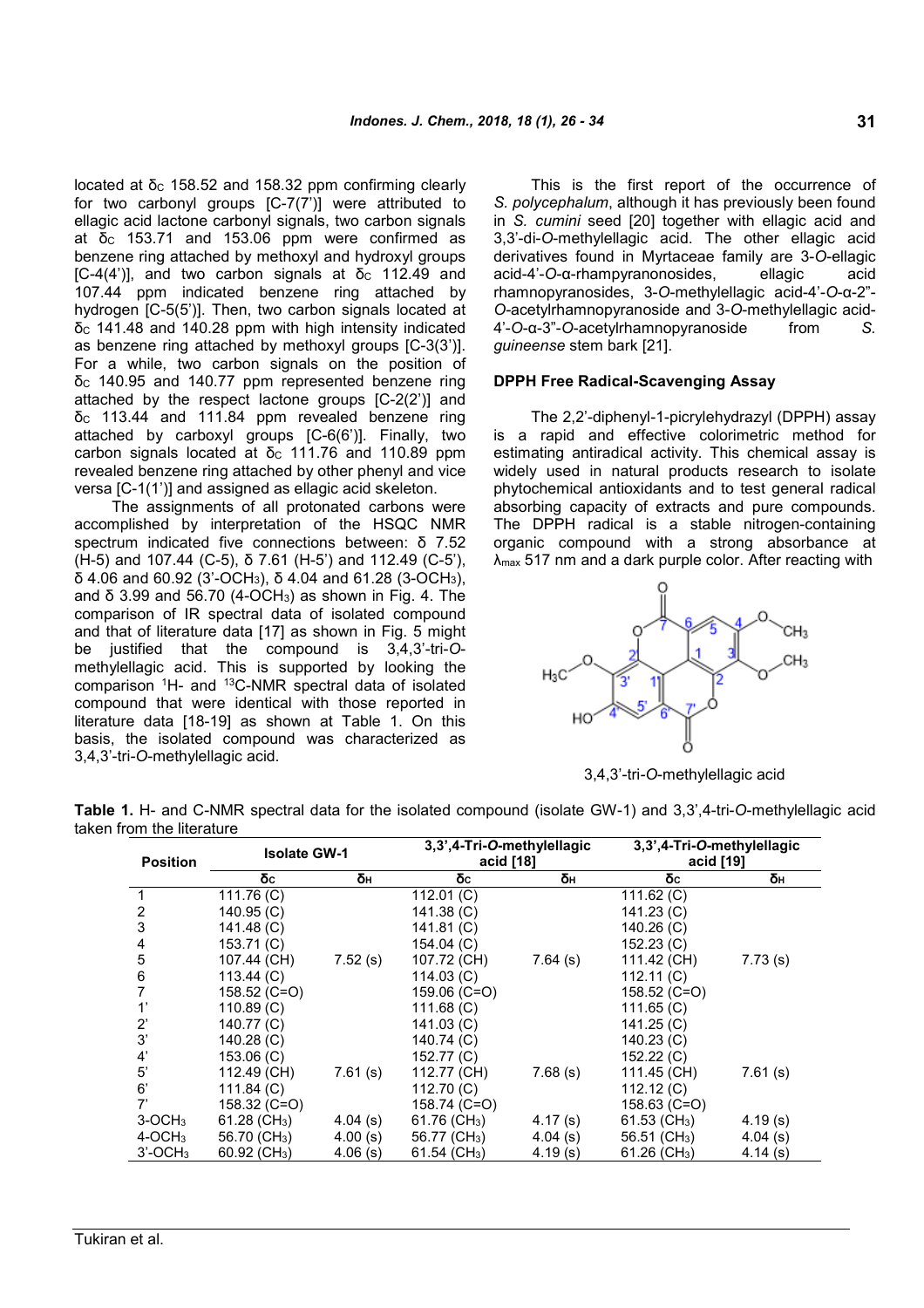

**Fig 6.** Free radical scavenging activity toward DPPH from test samples (isolated compound from stem bark of *S. polycephalum* and vitamin C (left) and Chloroform Fraction (right)

**Table 2.** Antioxidant activities of test samples (chloroform fraction (CF), isolated compound (IC) from stem bark of *S. polycephalum* and vitamin C (Vit. C))

| Test<br><b>Samples</b> | <b>Linear Regression</b>                                                                          | <b>Antioxidant activity</b><br>$(IC_{50} \mu g/mL)^a$ |
|------------------------|---------------------------------------------------------------------------------------------------|-------------------------------------------------------|
| CF                     | $y = 0.2437x + 10.139$ (R <sup>2</sup> = 0.9902)                                                  | 163.6                                                 |
| IC                     | $y = 0.6961x - 0.2079 (R^2 = 0.9981)$                                                             | 72.1                                                  |
| Vit.C                  | $y = 1.5721x + 31.962 (R2 = 0.999)$                                                               | 11.5                                                  |
|                        | <sup>a</sup> The antioxidant activity was evaluated as the concentration of the test samples (CF, |                                                       |

IC and Vit. C) required to decrease the absorbance at 515 nm by 50% in comparison to the control

antioxidant compounds, it is reduced and the color changes to yellow. The change can be measured by a spectrophotometer, and plotted against concentration.

In this paper, the free radical scavenging activities of the chloroform fraction (CF) and isolated compound (IC) from *S. polycephalum* and also vitamin C (Vit. C) toward the DPPH radical were determined as shown in Fig. 6. The good correlation was observed between the DPPH assay (as shown in Table 2), with the regression equations were  $y = 0.2347x + 10.139$  (R<sup>2</sup> = 0.9902),  $y =$ 0.6961x - 0.2079 ( $R^2$  = 0.9981), and  $y$  = 1.5721x + 31.962 ( $R^2$  = 0.999) for CF, IC, and Vit. C, respectively (in Fig. 6). The free radical scavenging activity of the chloroform fraction was significantly related to its phenolic content. Isolated compound showed a more effective hydrogen donating capacity  $(IC_{50} 72.1 \mu g/mL)$ than the chloroform fraction  $(IC_{50}$  163.6  $\mu q/mL)$ . However, vitamin C displayed a more effective hydrogen donating capacity than isolated compound and the chloroform fraction. In addition, the chloroform fraction also exhibited the high radical scavenging activity because the presence of phenolic compounds in the fraction such as ellagic acid derivative as isolated from the fraction. The high free radical scavenging ability of the fraction of *S. polycephalum* is also similar to the other *Syzygium* genera as *S. cumini* that might be responsible for this high antioxidant activity [22].

The previous studies on plants of Myrtaceae family found that phenolic compounds (such as gallic acid and eugenol) and also flavonoids (kaempferol and quercetin) are contributed to be antioxidant activity [23]. Antioxidant activity of phenolic compounds is mainly due to their redox properties, which can play an important role in absorbing and neutralizing free radicals, quenching singlet and triplet oxygen, or decomposing peroxides. Antioxidant compounds that scavenge free radicals help protect against degenerative diseases [24].

Phenolic compounds belonging to isolated compound which generically denominated as ArOH contain at least one hydroxyl group (OH) attached to the benzene ring and plays as chain breaking antioxidant [25]. Generally, there are two suggested mechanisms by which antioxidants can play their defensive role [26]. In the first mechanism known as hydrogen atom donator (HAT), the free radical removes a hydrogen atom from the antioxidant (ArOH) then becoming itself a radical and terminated the oxidation process by converting free radicals to more stable products (1). In the second mechanism SET (singleelectron transfer), the antioxidant (ArOH) donates an electron to the free radical becoming itself a radical cation and terminate the oxidation chain reaction by reducing the oxidized intermediates into the stable form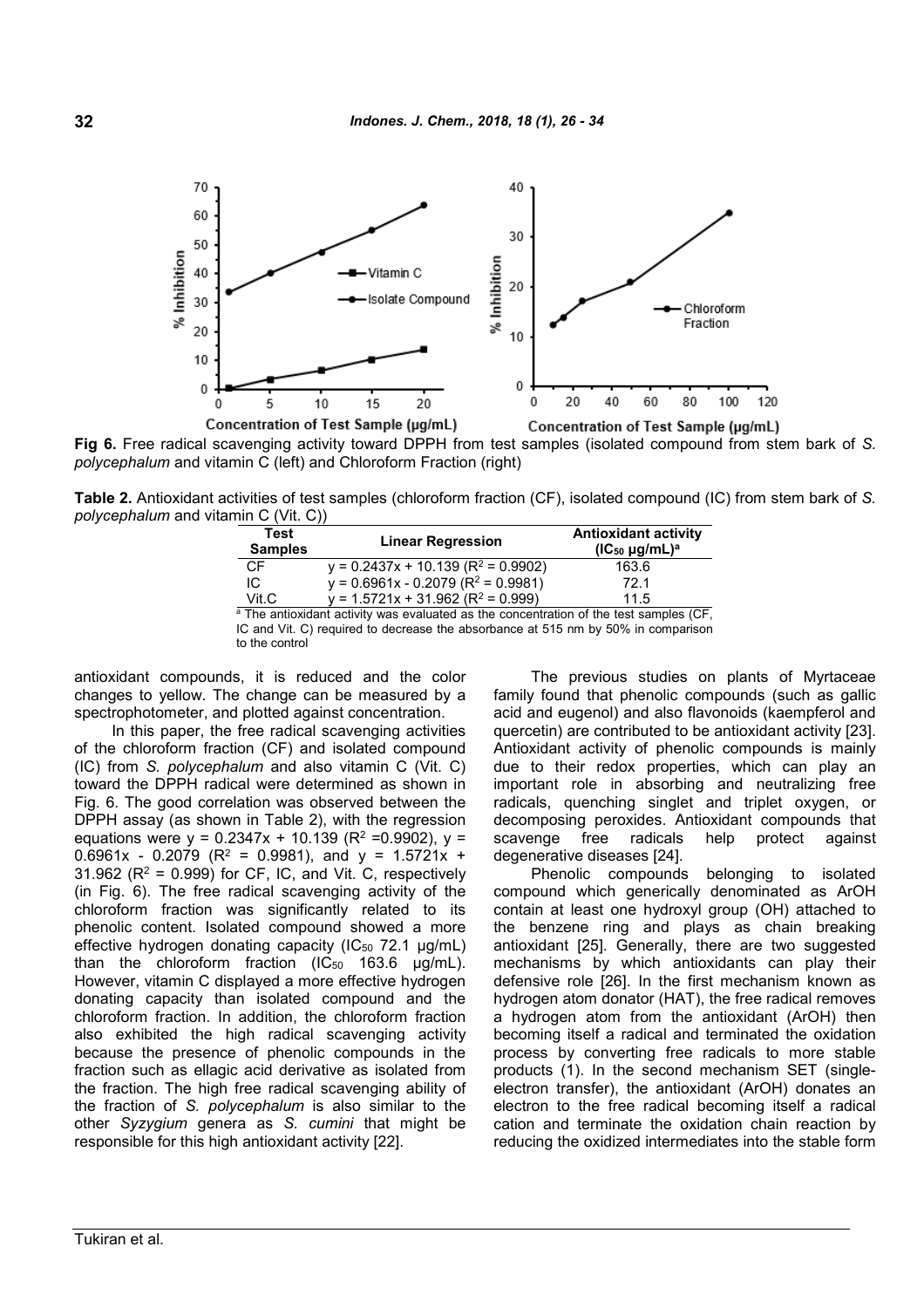(2). Several methods have been established based on these two mechanisms [27].

| $R^*$ + ArOH $\rightarrow$ RH + ArO <sup>*</sup> | (2) |
|--------------------------------------------------|-----|
|                                                  |     |

| $R^*$ + ArOH $\rightarrow$ R <sup>-</sup> + ArO <sup>*+</sup> |  |  |  | (3) |
|---------------------------------------------------------------|--|--|--|-----|
|                                                               |  |  |  |     |

However, data obtained from present study suggest that chloroform fraction of stem bark of *S. polycephalum* may have significant antioxidant. These results show that the possible therapeutic potential of the stem bark of the plant may depend on the antioxidant properties exerted by their phenolic contents. These antioxidant properties could be attributed to the ellagic acid derivative (included isolated compound) from chloroform fraction of this plant. We still continue investigating the other phenolic compounds and their antioxidant activity of the fraction and the other fractions of the plant.

#### **CONCLUSION**

An ellagic acid derivative isolated from the chloroform fraction of stem bark of *S. polycephalum* have been determined as 3,4,3'-tri-*O*-methylellagic acid. This is the first report of its occurrence in the plant, although it has previously been found in Myrtaceae family such as *S. cumini* together with ellagic acid and 3,3'-di-*O*-methylellagic acid. Antioxidant activity of isolated compound ( $IC_{50}$  value of 72.1  $\mu$ g/mL) is less active than that of vitamin C ( $IC_{50}$  value of 11.5  $\mu$ g/mL).

#### **ACKNOWLEDGEMENT**

We wish to thank Directorate of Research and Innovation Empowerment, Directorate of Empowerment for Research and Development, the Ministry of Research, Technology and High Education, for financial support to our project in the FUNDAMENTAL RESEARCH Schema-2016 (Grant Number: 294/UN38/HK/LT/2016, March 1, 2016). Also, deeply thanks to Hyiya Amen for help us to measure NMR.

#### **REFERENCES**

- [1] Janick, J., and Paull, R.E., 2008, The Encyclopedia of Fruit and Nuts, *CABI Publisher*, USA, 972.
- [2] Ayyanar, M., and Subash-Babu, P., 2012, *Syzygium cumini* (L.) Skeels: A review of its phytochemical constituents and traditional uses, *Asian Pac. J. Trop. Biomed.*, 2 (3), 240–246.
- [3] Alma, M.H., Ertaş, M., Nitz, S., and Kollmannsberger, H., 2007, Chemical composition and content of essential oil from the bud of cultivated Turkish clove (*Syzygium aromaticum* L.), *BioResources*, 2 (2), 265–269.
- [4] Gao, X., Wu, J., Zou, W., and Dai, Y., 2014, Two ellagic acids isolated from roots of *Sanguisorba*

*officinalis* L. promote hematopoietic progenitor cell proliferation and megakaryocyte differentiation, *Molecules*, 19 (4), 5448–5458.

- [5] Bhuiyan, M.N.I., Begum, J., Nandi, N.C., and Akter, F., 2010, Constituents of the essential oil from leaves and buds of clove (*Syzigium caryophyllatum* (L.) Alston), *Afr. J. Plant. Sci.*, 4 (11), 451–454.
- [6] Reddy, N.V.L.S., Priyanka, A.Y.K., and Raghavendra, N.M., 2012, Isolation and characterization of triterpenoids from bark of *Syzygium alternifolium* (Wight) Walp., *Ann. Phytomed.*,1 (2), 45–51.
- [7] Har, L.W., and Ismail, I.S., 2012, Antioxidant activity, total phenolics and total flavonoid of *Syzygium polyanthum* (Wight) Walp. leaves, *Int. J. Med. Arom. Plants*, 2 (2), 219–228.
- [8] Manaharan, T., Appleton, D., Cheng, H.M., and Palanisamy, U.D., 2012, Flavonoids isolated from *Syzygium aqueum* leaf extract as potential antihyperglycaemic agents, *Food Chem.*, 132 (4), 1802–1807.
- [9] Komuraiah, B., Chinde, S., Kumar, A.N., Srinivas, K.V.N.S., Venu, C., Kumar, J.K., Sastry, K.P., and Grover, P., 2014, Isolation of phytochemicals from anticancer active extracts of *Syzygium alternifolium* Walp. leaf, *Pharmacogn. J.*, 6 (4), 83– 85.
- [10] Florido, H.B., and Cortiguerra, F.F., 2004, Research information series on ecosystems, *J. Trop. For. Sci.*, 3, 1–10.
- [11] Roosita, K., Kusharto, C.M., Sekiyama, M., Fachrurozi, Y., and Ohtsuka, R., 2008, Medicinal plants used by the villagers of a Sundanese community in West Java, Indonesia, *J. Ethnopharmacol.*, 115 (1), 72–81.
- [12] Ragasa, C.Y., Torres, O.B., Shen, C.C., Lachica, M.K.E.G., Sulit, A.B., Chua, D.B.D.L., Ancheta, A.D.M., Ismail, C.J.B., Bernaldez, F.T.E., and Raga, D.D., 2014, Triterpenes from the leaves of *Syzygium polycephalum*, *S. cumini*, and *S. samarangense*, *Chem. Nat. Compd.*, 50 (5), 942– 944.
- [13] Jemi, R., Syafii, W., Febrianto, F., and Hanafi, M., 2010, Sifat anti jamur kayu kupa (*Syzygium polycephalum* (Mig), *JITKT*, 8 (2), 93–110.
- [14] Braca, A., De Tommasi, N., Di Bari, L., Pizza, C., Politi, M., and Morelli, I., 2001, Antioxidant principles from *Bauhinia terapotensis*, *J. Nat. Prod.*, 64 (7), 892–895.
- [15] Khan, R.A., Khan, M.R., Sahreen, S., and Ahmed, M., 2012, Evaluation of phenolic contents and antioxidant activity of various solvent extracts of *Sonchus asper* (L.) Hill, *Chem. Cent. J.*, 6 (1), 12.